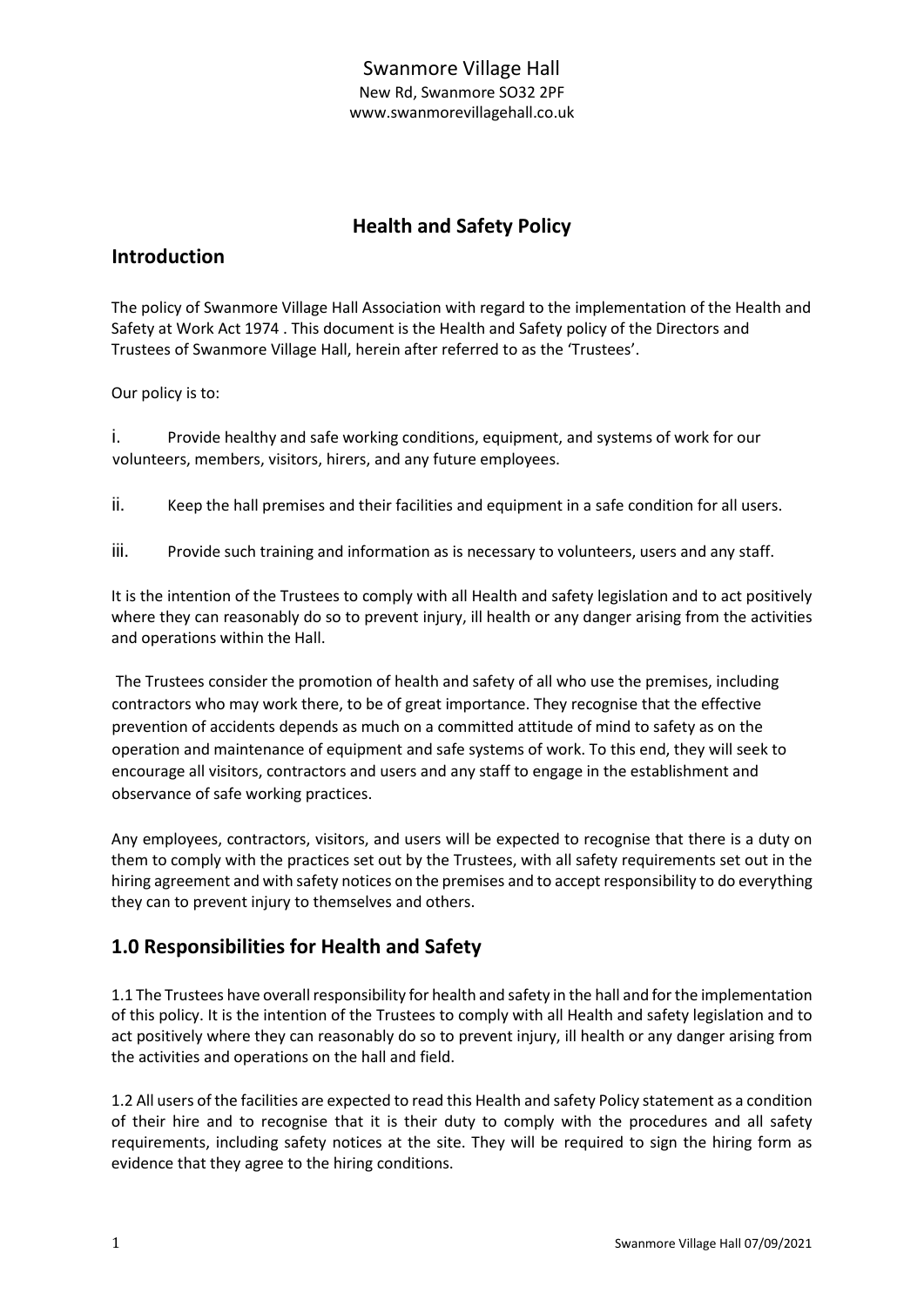1.3 It is the duty of all contractors, hirers, visitors, and any staff to:

- take care of themselves and others who may be affected by their activities
- do everything they reasonably can to prevent injury to themselves and others
- co-operate with the Trustees in keeping the premises and field safe and healthy including the car park

1.4 Should anyone using the hall come across a fault, damage or other situation which might cause injury and cannot be rectified immediately, they should inform the Chairman or Bookings Secretary as soon as possible so that the problem can be dealt with. Where equipment is damaged a notice should be placed on it warning that it is not to be used and it should be reported immediately to the Bookings Secretary.

1.5 Routine reviews, checks and safety inspections of safety procedures and equipment are conducted by appointed Trustees or their nominees. Further information can be obtained from the Chairman or Bookings Secretary upon request – contact details are provided in Appendix.

# **2.0 Safety Information**

### **2.1 Fire Precautions and Checks**

2.1.1 A plan of the hall showing the location of fire exits and fire extinguishers is displayed on the board near the entrance.

2.1.2 A copy of the Hall Emergency evacuation procedure is attached at Appendix 2 and is also displayed on the Hall noticeboard. In addition, each group that meets regularly in the Hall may have its own evacuation procedure and fire drill procedure.

2.1.3 The service record for the fire safety equipment is available from the Bookings Secretary upon request.

#### **2.2 Risk Assessments**

The Trustees carry out Risk assessments to assess and examine activities that could cause harm to people to help decide whether enough precautions are in place or whether more needs to be done to prevent harm. These risk assessments also help the Trustees to comply with the various laws and regulations contained in a wide range of legislation. Copies of the risk assessments are available from the Bookings Secretary on request.

The risk assessments, together with the actions and outcomes they may identify, are kept under review in order to aim for the lowest level of risk possible. However, the Trustees are aware that risk can never be eliminated completely. New risk assessments are carried out if new or changed circumstances are identified and are part of the Trustees' on-going commitment to safety.

# **3.0 SAFETY PRACTICES**

The following practices must be followed in order to minimise risks: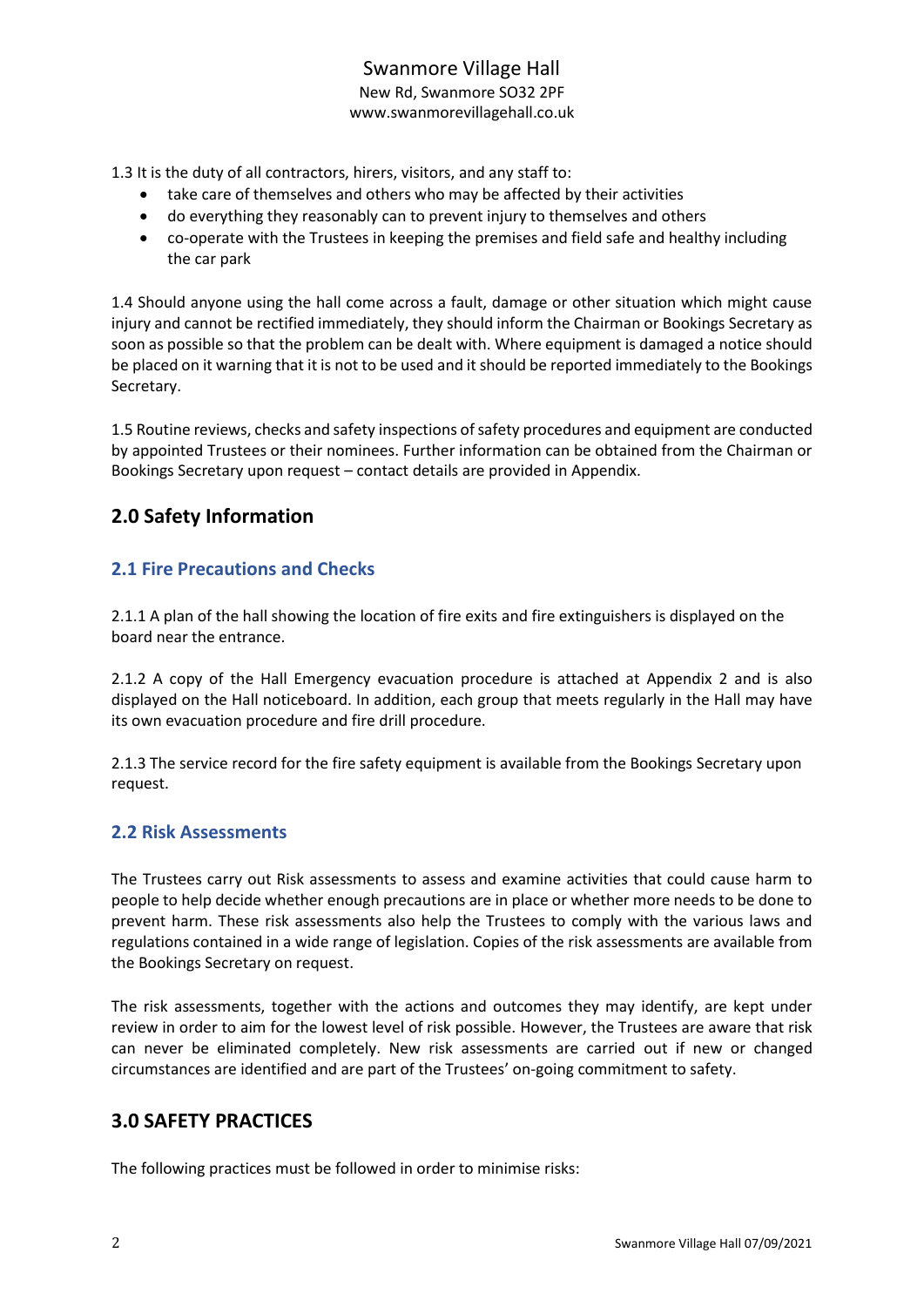### Swanmore Village Hall New Rd, Swanmore SO32 2PF

www.swanmorevillagehall.co.uk

- Make sure that all emergency exits doors are clear and unlocked as soon as the hall is to be used and throughout the hiring.
- Do not operate or touch any electrical equipment where there are signs of damage, exposure of components or water penetration, etc.
- Do not work on steps, ladders or at a height until that are properly secured and another person is present.
- Do not leave portable electrical or gas appliances operating while unattended.
- Do not bring onto the property any portable electrical appliances which have not been Portable Appliance Tested.
- Do not attempt to move heavy or bulky items (e.g., stacked tables or chairs) without the proper equipment.
- Do not stack chairs more than six high.
- Do not attempt to carry or tip a water boiler when it contains hot water. Leave it to cool.
- Do not allow children in the kitchen except under close supervision. Avoid overcrowding and do not allow running.
- Wear suitable protective clothing when handling cleaning or other toxic materials.
- All faults or repairs should be sent to the Hall Committee as soon as possible.

### **Report every accident in the accident book and to the Bookings Secretary.**

Be aware and seek to avoid the following risks:

- i. Creating slipping hazards on steps or wet floors. Mop spills immediately.
- ii. Creating tripping hazards such as buggies, umbrellas, bags, mops and other items left in the foyer, kitchen, main hall and storage areas.
- iii. Avoiding:
	- a. tripping by using adequate lighting
	- b. risk to individuals while in sole occupancy of the building
	- c. risks involved in handling kitchen equipment e.g. cooker, water heater and knives
	- d. Creating toppling hazards by piling equipment e.g. in store cupboards

# **4.0 IN CASE OF ACCIDENTS**

4.1 The nearest Accident and Emergency/Casualty dept. is: Queen Alexandra Hospital Cosham, Portsmouth PO6 3LY

4.2 The nearest doctor's surgery is: Bishops Waltham Surgery Lower Ln, Bishops Waltham SO32 1GR Tel [01489 892288](https://www.google.com/search?q=bishops+waltham+surgery&rlz=1C1CHBF_en-GBGB908GB908&sxsrf=AOaemvL7mjQOAH5HF5OTKhYZnVGxrqIeeg%3A1631024034879&ei=onM3YYyeNciV8gLGkJrIDA&oq=bishops+waltham+surgery&gs_lcp=Cgdnd3Mtd2l6EAMyBAgjECcyBQgAEIAEMgUIABCABDIFCAAQgAQyBQgAEIAEMgUIABCABDIFCAAQgAQyCggAEIAEEIcCEBQyBQgAEIAEMgUIABCABDoHCAAQRxCwAzoOCC4QxwEQrwEQkQIQkwI6DQguELEDEMcBEKMCEEM6CwgAEIAEELEDEIMBOg4ILhCABBCxAxDHARDRAzoICAAQgAQQsQM6DgguEIAEELEDEMcBEKMCOgUIABCRAjoKCC4QxwEQrwEQQzoECAAQQzoLCC4QxwEQrwEQkQI6CgguEMcBENEDEEM6DQguELEDEMcBEK8BEEM6EAguEIAEEIcCEMcBEK8BEBQ6CAguEIAEELEDOgUILhCABDoLCC4QgAQQxwEQrwFKBAhBGABQo40HWIurB2DUrQdoAXACeACAAYYCiAHzIJIBBjAuMTcuNpgBAKABAcgBCMABAQ&sclient=gws-wiz&ved=0ahUKEwiM99-Bhu3yAhXIilwKHUaIBskQ4dUDCA4&uact=5)

4.3 The First Aid Box is located in the kitchen.

4.4 The accident book is kept in the desk in the kitchen. This must be completed whenever an accident occurs. All accidents, even minor ones, must be reported to the Bookings Secretary. 4.5 The following major injuries or incidents must be reported on RIDDOR forms:

- Fracture, other than to fingers, thumbs or toes.
- Amputation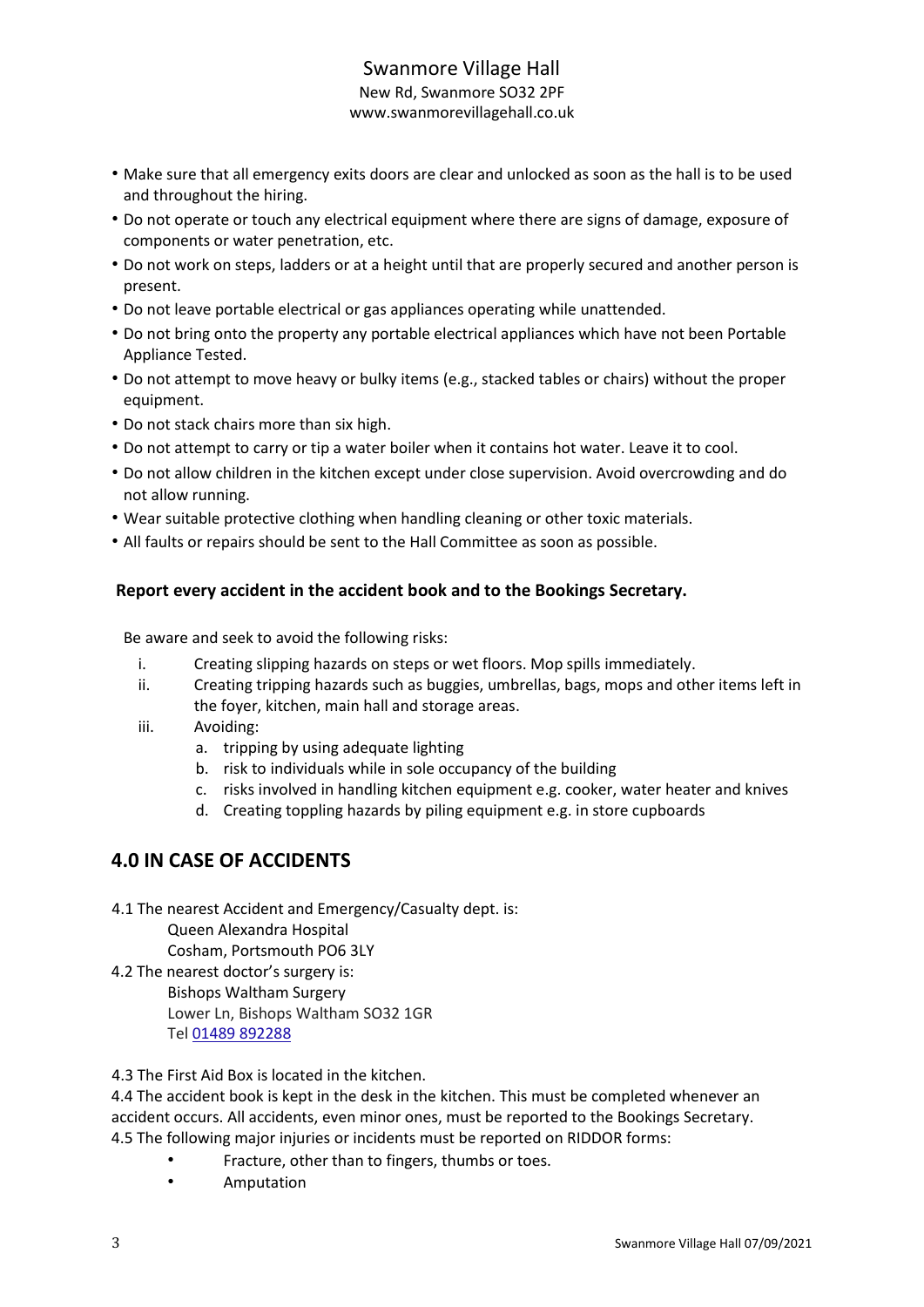- Dislocation of the shoulder, hip, knee or spine
- Loss of sight (temporary or permanent)
- Any penetrating injury to eye (including chemical)
- Injury from electric shock/burn leading to unconsciousness or requiring resuscitation or admittance to hospital for more than 24 hours.
- Any other injury leading to hypothermia, heat induced illness or unconsciousness or requiring resuscitation or admittance to hospital for more than 24 hours.
- Unconsciousness caused by asphyxia or exposure to harmful substance or biological agent.
- Acute illness requiring medical treatment or loss of consciousness arising from absorption, of any substance by inhalation, ingestion or through skin.
- Acute illness requiring medical attention which may have resulted from a biological agent or its toxins or infected material.

Should there be an incident / accident in the Hall that requires the completion of a RIDDOR form then please contact the Bookings Secretary for assistance.

# **5.0 INSURANCE**

A copy of the Employer's Liability and Public Liability Insurance certificate for the Village Hall is displayed on the hall notice boards and can also be obtained from the Bookings Secretary upon request.

# **6.0 CONTRACTORS**

Before any contractor or person on site begins any work, they should:

- a) Carry out their own risk assessment
- b) Ensure they have adequate liability cover
- c) Familiarise themselves with this Health and Safety Policy.

# **7.0 REVIEW OF HEALTH AND SAFETY POLICY**

The Trustees will review this policy annually after each AGM and also as required by any change of circumstances. Individuals with responsibility for aspects of Health and Safety will report to the Trustees regularly, including any accidents, faults, misuse by hirers or other matters which could affect health and safety of users or employers. These reports and subsequent actions will be recorded in the minutes of Trustees' meetings.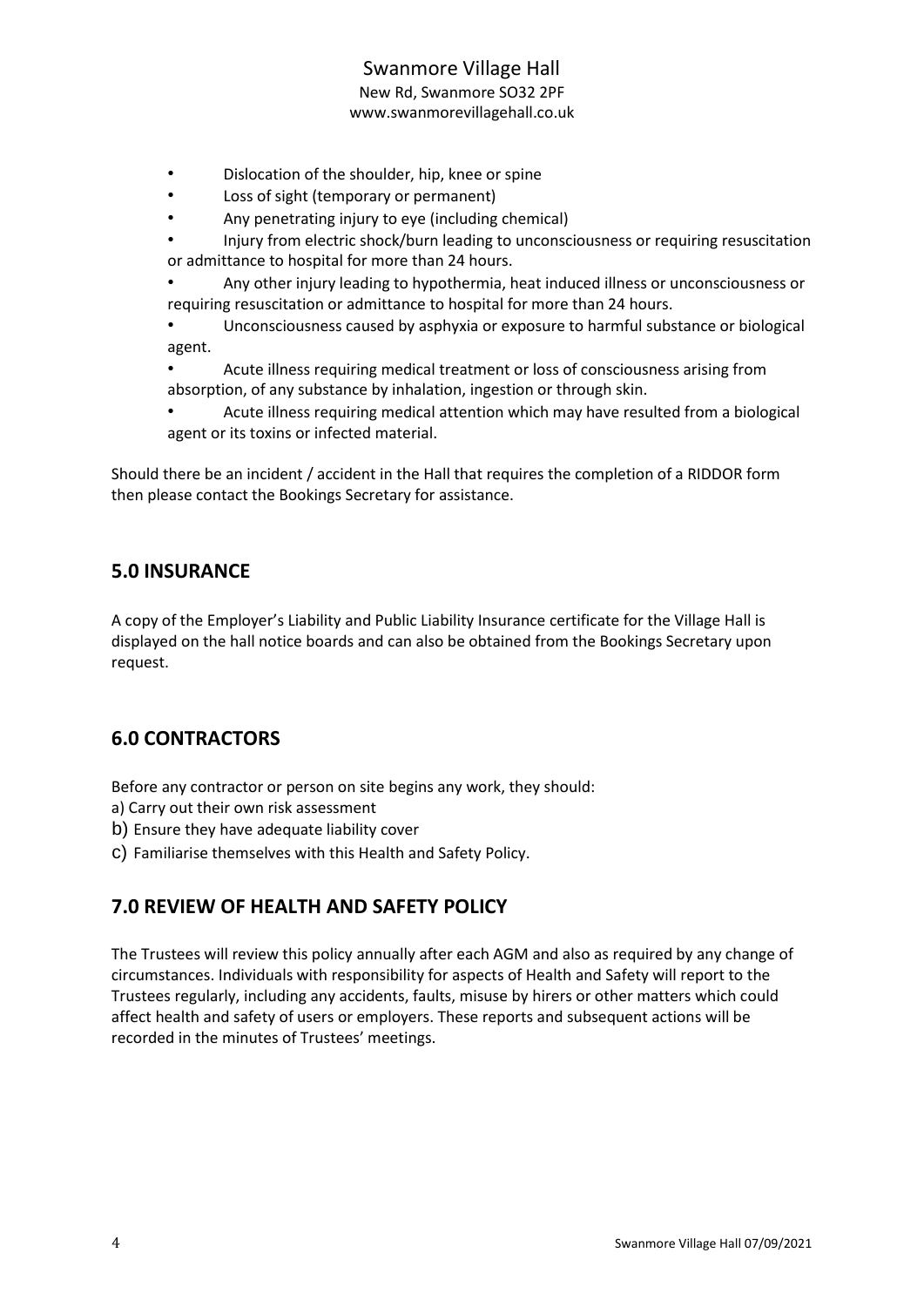### **APPENDIX 1**

### **EMERGENCY EVACUATION PROCEDURE IN THE EVENT OF FIRE OR OTHER EMERGENCY**

\*\*\*Fire Assembly Point is in Car Park \*\*\*

#### IF YOU DISCOVER A FIRE:

- 1. SOUND THE ALARM BY SOUNDING ONE OF THE AIR HORNS.
- 2. IMMEDIATELY EXIT THE BUILDING.
- 3. DIAL 999 FOR FIRE SERVICE
- 4.

# THIS ADDRESS: SWANMORE VILLAGE HALL, NEW ROAD,

#### SWANMORE, SO32 2PF

- 1. ALL PRESENT TO LEAVE BUILDING AND MEET ON ASSEMBLY AREA AND START RECORDING THOSE ASSEMBLED.
- 2. IF POSSIBLE, SWEEP/CHECK OF ALL ROOMS AND TOILETS DO NOT ENDANGER YOURSELF.
- 3. ONLY ATTEMPT TO EXTINGUISH THE FIRE USING THE FIRE APPLIANCES PROVIDED IF IT IS CONSIDERED SAFE TO DO SO.

#### IF YOU HEAR THE FIRE ALARM

- 1. LEAVE THE BUILDING BY THE NEAREST FIRE EXIT.
- 2. CLOSE ALL DOORS BEHIND YOU.
- 3. REPORT TO PERSON IN CHARGE AT ASSEMBLY POINT.
- 4. DO NOT STOP TO COLLECT BELONGINGS.
- 5. DO NOT TAKE RISKS JUST GET OUT.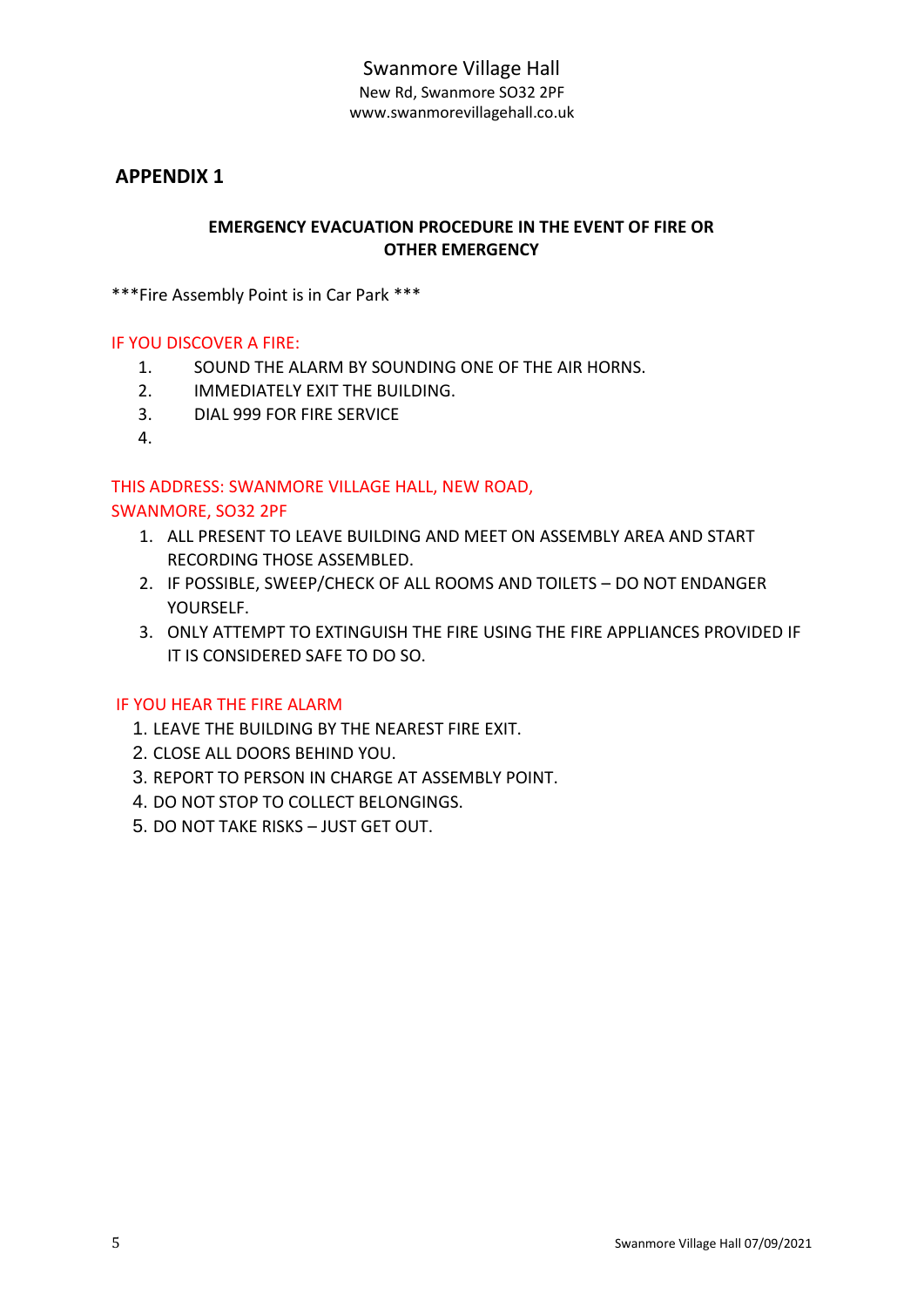# **APPENDIX 2**

### **Typical Emergency Plan For The Hirer/Person Responsible.**

A Caretaker is not present on the premises.

As the responsible person for the event/function, you have legal duties with regards to the safety of those persons assisting or attending the event.

Key holders should keep the key and alarm code secure.

#### **Before the event you should be aware of:**

- What fire protection systems are available.
- How fire will be detected.
- How people will be warned if there is a fire.
- What people should do if they discover a fire.
- How evacuation of the building should be carried out, including arrangements for those identified as being especially at risk, such as those with disabilities or children.
- Where people should assemble after they have left the building and procedures for checking everybody has evacuated the building.
- Arrangements for fighting a fire.
- How fire and rescue services and any other services will be called.
- Procedures for meeting the fire and rescue services on arrival.
- Limitation on numbers of people.
- Checking all escapes are clear of obstruction.

#### **At the start of an event, you should notify all present about:**

- The smoking policy.
- The emergency air horns.
- Location of exits and escape routes.
- Taking only valuables immediately to hand and not to go and collect other belongings.
- Not leaving items on the floor that could cause obstruction, e.g. handbags.
- The location of the Assembly Point.
- What will happen after an evacuation.

#### **During an event, you should ensure that:**

- The smoking escape routes and exits do not become obstructed.
- The No Smoking policy is adhered to.
- No naked flames are started (unless authorised).
- Rooms do not become overcrowded.
- Permitted numbers are not exceeded.
- Noise levels cannot drown out the need for emergency announcements.